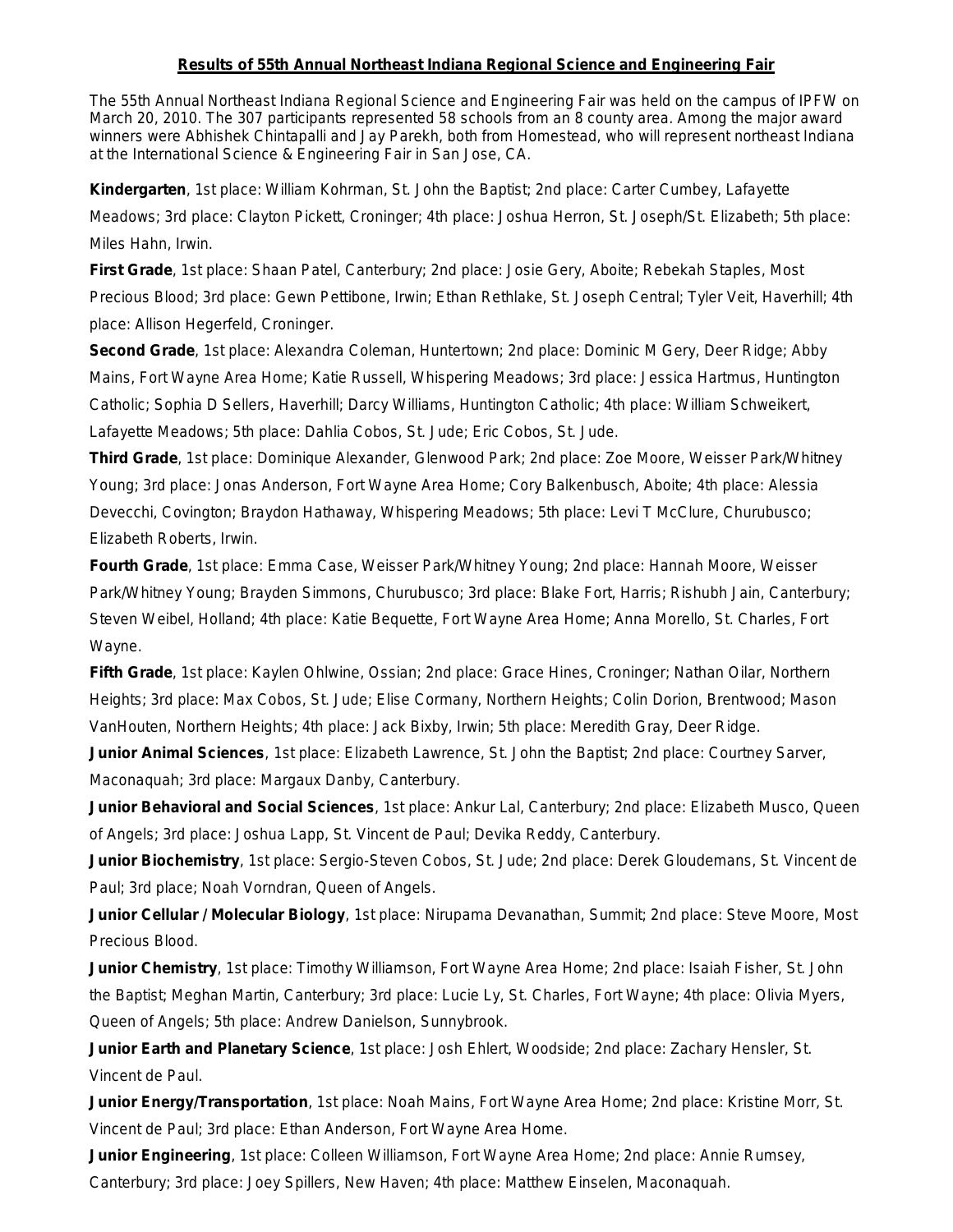IPFW / Page 2 of 4 **Junior Environmental Science**, 1st place: Jamie Gill, Jefferson; 2nd place: Marissa Mason, Most Precious Blood.

**Junior Mathematics**, 1st place: Victor Pan, Summit.

**Junior Microbiology**, 1st place: Kolin Behrens, Woodside; 2nd place: Robert Goodwill, Jefferson.

**Junior Physics and Astronomy**, 1st place: Aashka Piprottar, Summit; 2nd place: Riley Delaney, St. Jude; 3rd place: Grady Eifert, St. Vincent de Paul; Jonathan Hart, St. Jude; Hannah Mudrack, Jefferson.

**Junior Plant Sciences**, 1st place: Elyssa Warren, Fort Wayne Area Home; 2nd place: Olivia Groves, St. John the Baptist.

**Junior Team**, 2nd place: Madeline Brown and Megan Quigley, St. Joseph/St. Elizabeth; Drew Clark and Eli Schuler, Sharp Creek; Sarah Driscoll and Kaitlyn Prater, Sharp Creek; Karen Eckich and Bekka Ferguson, St. Jude; Elizabeth Howenstine and Taylor Kock, Sharp Creek; Brittany Peoples and Selena Pina, Woodside; Matthew Schmitz and Jacob Schmitz, St. Joseph/St. Elizabeth.

**Senior Cellular/Molecular Biology**, 1st place: Abhishek Chintapalli, Homestead; 2nd place: Jay Parekh, Homestead.

**Senior Chemistry**, 1st place: Melanie Johnston, Homestead.

**Senior Environmental Science**, 1st place: Joshua Compton, Carroll.

**Senior Medicine and Health**, 1st place, Omar Nadeem, Homestead.

**Senior Microbiology**, 1st place: Joshua Wilkinson, Whitko.

**American Chemical Society**, \$100 and invitation to annual dinner meeting: Sergio-Steven Cobos, St. Jude; Melanie Johnston, Homestead.

**American Meteorological Society**, certificate: Josh Ehlert, Woodside; Zachary Hensler, St. Vincent de Paul. **American Psychological Association**, certificate: Ankur Lal, Canterbury.

**Arthur G. Kurtz Memorial Award**, sponsored by Kevin & Jill Kurtz, \$150: Joshua Compton, Carroll; \$100: Noah A Mains, Fort Wayne Area Home; \$50: Alex Henry, St. Charles, Fort Wayne.

**ASM Materials Education Foundation**, certificate & medallion: Noah Mains, Fort Wayne Area Home.

**Association for Women Geoscientists**, certificate: Marissa Mason, Most Precious Blood.

**Fort Wayne City Utilities Water Resource Award**, engraved plaque: Grace Hines, Croninger; Joshua P Compton, Carroll; Meghan Martin, Canterbury.

**Fox Island Alliance**, membership, certificate, and \$25: Abby Mains, Fort Wayne Area Home; Joshua Compton, Carroll; Jamie Gill, Jefferson.

**Huntington University**, certificate and \$50: Abhishek Chintapalli, Homestead; Melanie Johnston, Homestead; Omar Nadeem, Homestead; Victor Pan, Summit.

**Institute of Electrical and Electronic Engineers**, best engineering project, \$100: Cody Potts, Deer Ridge; Kristine Morr, St. Vincent de Paul; \$50: Ben Kunce, Covington, Annie Rumsey, Canterbury.

**IPFW Department of Psychology**, \$50 Gift Certificate: Ankur Lal, Canterbury.

**Isaac Knapp District Dental Society Award**, \$50 and certificate: Saniye Wilson, Aboite; Karen Eckich and Bekka Ferguson, St. Jude.

**Ivy Tech Community College**, Ivy Tech Science & Engineering Fair Scholarship, coupon for one free class: Abhishek Chintapalli, Homestead; Joshua Compton, Carroll; Melanie Johnston, Homestead; Omar Nadeem, Homestead; Jay H Parekh, Homestead.

**Linda Balthaser Healthy Planet Award**, healthy planet book: Abby Mains, Fort Wayne Area Home; Emma Case, Weisser Park/Whitney Young; Marissa Mason, Most Precious Blood; Joshua Compton, Carroll.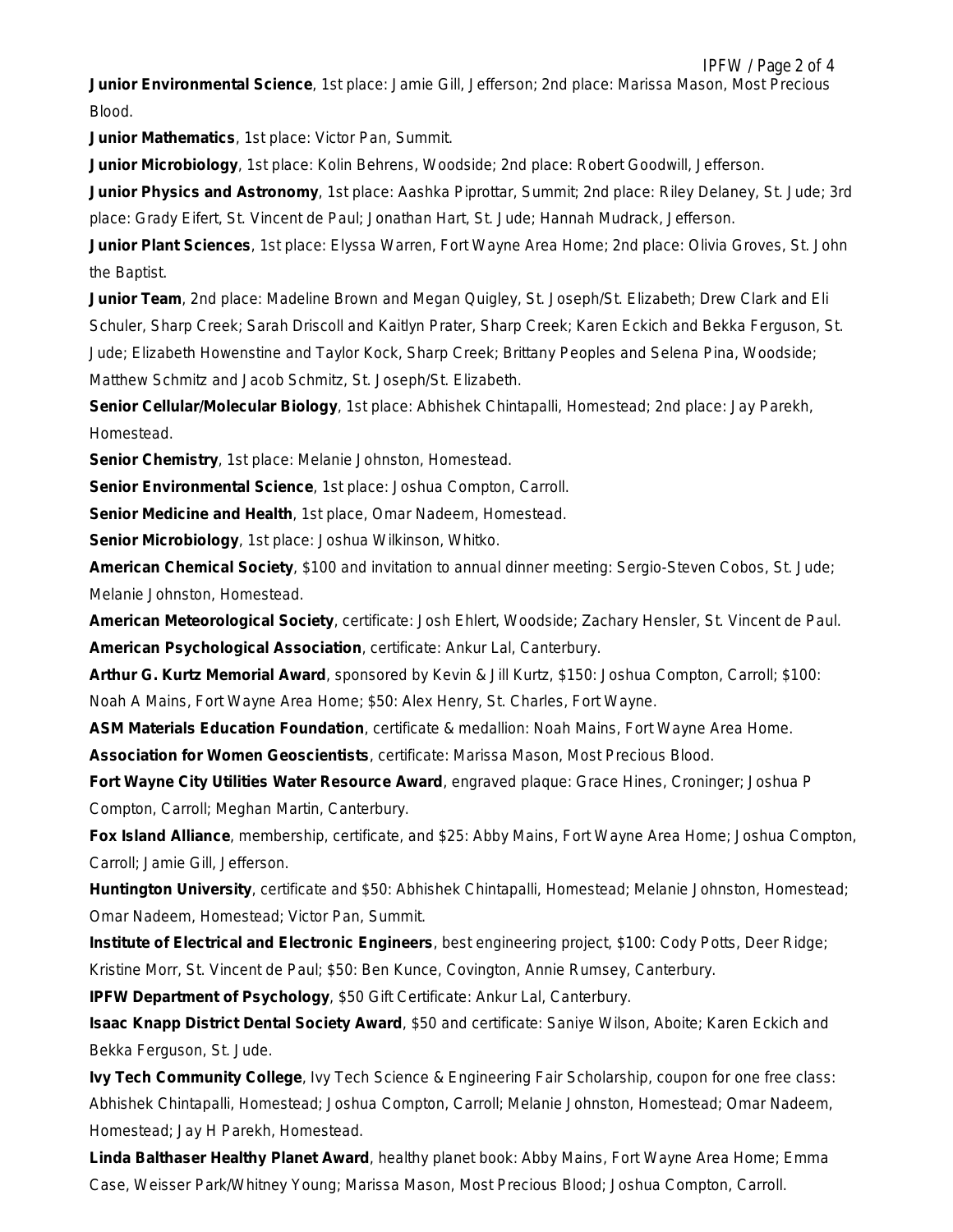**Little River Wetlands Project**, \$25 gift certificate, membership: Grace Hines, Croninger; Josh Ehlert, Woodside; Joshua Compton, Carroll.

**National Oceanic & Atmospheric Administration**, certificate and medallion: Joshua Compton, Carroll. **National Society of Professional Engineers**, certificate and lapel pin: Kristine Morr, St. Vincent de Paul. **Northeast Indiana Veterinary Medical Association**, \$100: Zoe DePillo, Oak View; Jacquelyn L'Heureux, Croninger; Margaux Danby, Canterbury; Elizabeth Lawrence, St. John the Baptist; Courtney Sarver, Maconaquah.

**Purdue University School of Agriculture**, \$50 and certificate: Joshua Compton, Carroll; certificate: Sergio-Steven Cobos, St. Jude; Zephyr Jaquish, Franke Park.

**Ricoh Corporation**, certificate: Zachary Hensler, St. Vincent de Paul.

**Science and Regulatory Consultants**, best study design, shirt and \$75: Joshua Compton, Carroll; shirt and \$50: Courtney Sarver, Maconaquah; shirt and \$25: Carter Cumbey, Lafayette Meadows.

**Society of Automotive Engineers**, engineering project, \$60: Noah Mains, Fort Wayne Area Home; Kristine Morr, St. Vincent de Paul; \$40: Cory Balkenbusch, Aboite; William Kohrman, St. John the Baptist; Ben Kunce, Covington.

**Society of Manufacturing Engineers, Fort Wayne Chapter 56**, \$100: Noah Mains, Fort Wayne Area Home; Annie Rumsey, Canterbury; \$25: Jonas Anderson, Fort Wayne Area Home; Katie Bequette, Fort Wayne Area Home; Eric Cobos, St. Jude; Max Cobos, St. Jude; Dahlia Cobos, St. Jude; William Kohrman, St. John the Baptist; Shaan Patel, Canterbury.

**U. S. Air Force**, sports sling and computer accessories kit: Matthew Einselen, Maconaquah; Zachary Hensler, St. Vincent de Paul; Noah Mains, Fort Wayne Area Home; Kristine Morr, St. Vincent de Paul.

**U. S. Army**, certificate, messenger bag, and medallion: Abhishek Chintapalli, Homestead; certificate and messenger bag: Melanie Johnston, Homestead.

**U.S. Metric Association**, certificate: Josh Ehlert, Woodside.

**U.S. Navy and Marine Corps**, \$50 and certificate: Abhishek Chintapalli, Homestead; Jay Parekh, Homestead; certificate: Josh Ehlert, Woodside; Noah Mains, Fort Wayne Area Home.

**U.S. Public Health Service**, certificate signed by Surgeon General: Issac Mahoney, St. Charles, Fort Wayne.

**Water Environment Federation, Stockholm Junior Water Prize**: Joshua Compton, Carroll.

**William Joseph Gabet Memorial Award**, \$75: Victor Pan, Summit; \$50: Grace Hines, Croninger.

**Friedel Director's Award**, best in each elementary grade, \$50: Kindergarten, William Kohrman, St. John the Baptist; First Grade: Shaan Patel, Canterbury; Second Grade: Alexandra Coleman, Huntertown; Third Grade: Dominique Alexander, Glenwood Park; Fourth Grade: Emma Case, Weisser Park/Whitney Young; Fifth Grade: Kaylen Ohlwine, Ossian.

**IPFW Faculty Tribute Award**, creativity in elementary division, \$50: Katie Russell, Whispering Meadows. **Arthur W. Friedel Most Promising Young Scientist Award**, \$100: Emma Case, Weisser Park/Whitney Young.

**IPFW Science Scholars Award**, best Twelfth Grade project, \$500 scholarship: Abhishek Chintapalli, Homestead; Melanie Johnston, Homestead.